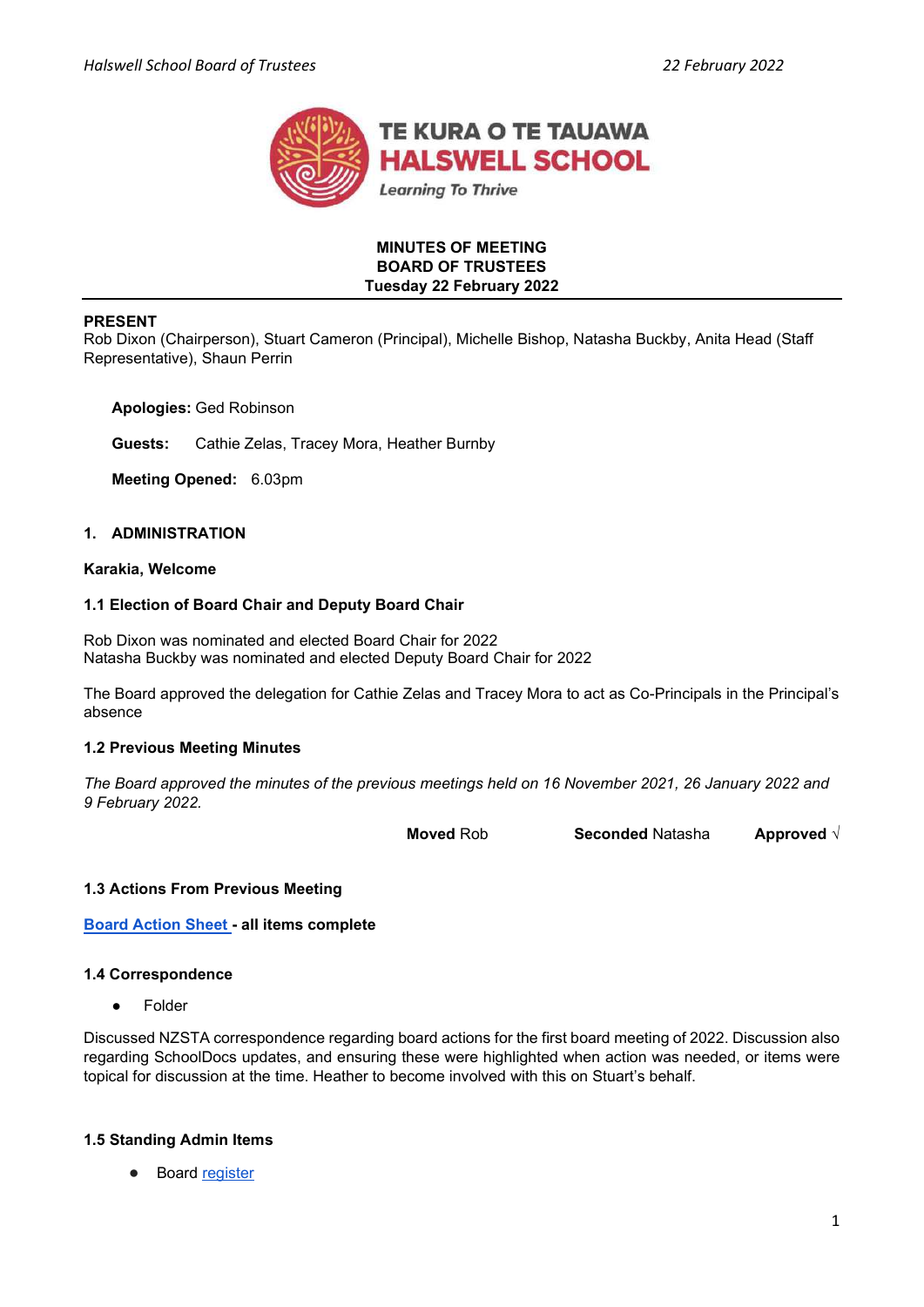- Record of hours
- Conflict of Interest
- Capabilities and Prof Development
- **Board work plan**

# 2 Monitoring/Review

# 2.1 Curriculum Report

- Enrichment Review 2021
- School Expectations Report 2021
- Ōtāwhito Achievement Target Report
- Ōrongomai 2022 Target Report

The Board accept the curriculum reports as presented

Moved Rob Seconded Michelle Approved √

# 2.2 Principal's Report

Covid response planning has been a big focus so far this term. Fortunately the school has had no cases to date, and parents are being very good regarding school drop offs, keeping social distancing and minimising the need to be on the school premises. Halswell School has now rolled out our Phase 2 Covid-19 response plan and this has been received very well.

The School is still struggling to identify a suitable candidate for the part time Caretaker role to support Phil. This will be readvertised through the parent community and on Seek.

The new admin team is working very well.

The Board accept the Principal's report as presented

|                                                                    | <b>Moved Stuart</b> |                      | <b>Seconded Shaun</b>    | Approved $\sqrt{ }$ |  |
|--------------------------------------------------------------------|---------------------|----------------------|--------------------------|---------------------|--|
| 2.3 Finance Report                                                 |                     |                      |                          |                     |  |
| The Board approve the December 2021 Finance Report as presented.   |                     |                      |                          |                     |  |
|                                                                    |                     | <b>Moved Natasha</b> | <b>Seconded Rob</b>      | Approved $\sqrt{}$  |  |
| 2.3.iii 2022 Budget                                                |                     |                      |                          |                     |  |
| The Board approve the 2022 Final Budget as presented               |                     |                      |                          |                     |  |
|                                                                    | <b>Moved Stuart</b> |                      | <b>Seconded Shaun</b>    | Approved $\sqrt{ }$ |  |
| 2.3.iv PTA Targeted Resource List                                  |                     |                      |                          |                     |  |
| The Board approve the 2022 PTA Targeted Resource List as presented |                     |                      |                          |                     |  |
| 2.3.v Fixed Asset Register                                         | <b>Moved Stuart</b> |                      | <b>Seconded Rob</b>      | Approved $\sqrt{}$  |  |
| The Board approve the 2022 Draft Fixed Asset Register as presented |                     |                      |                          |                     |  |
|                                                                    | <b>Moved Stuart</b> |                      | <b>Seconded Michelle</b> | Approved $\sqrt{}$  |  |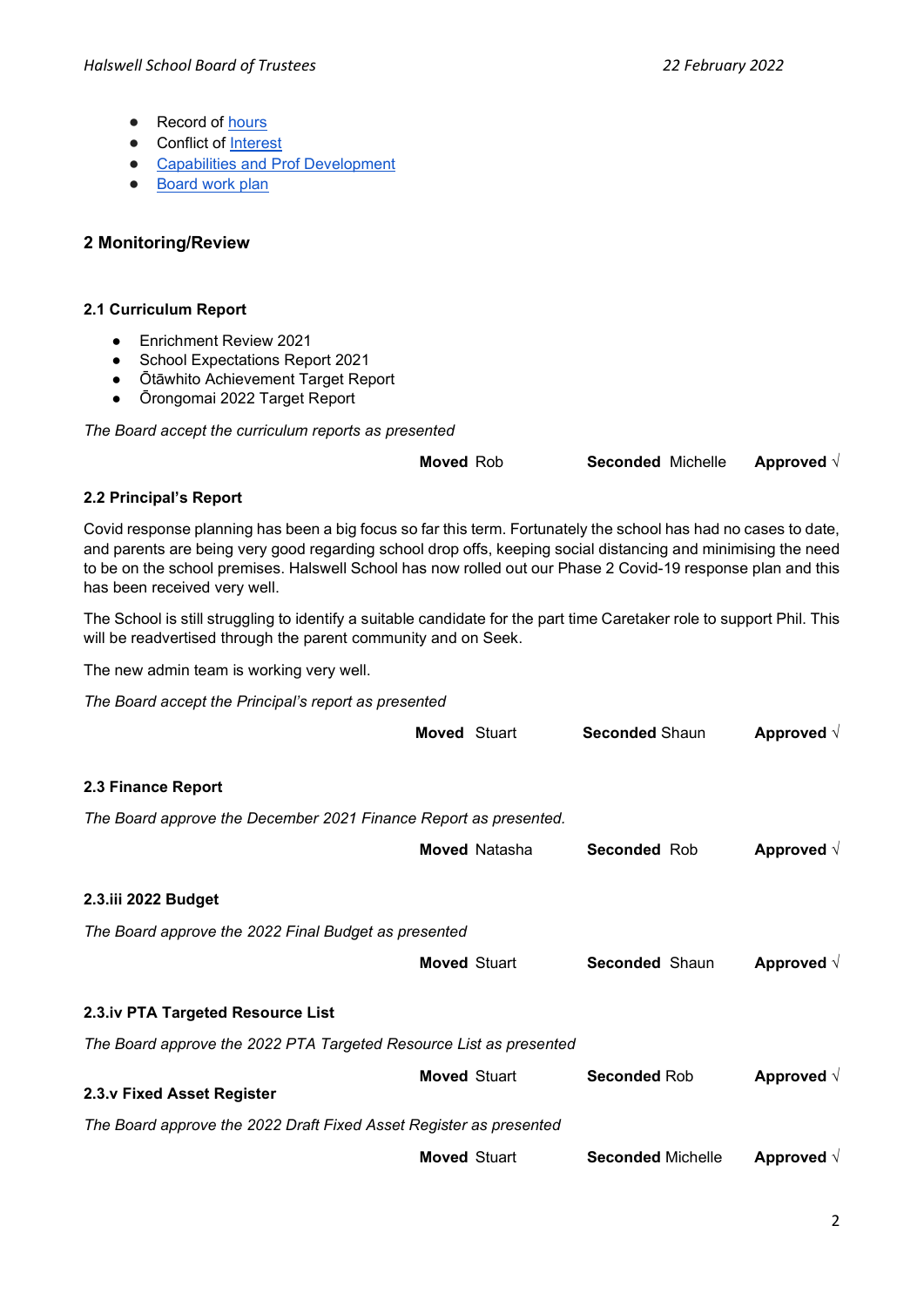### 2.3.vi 2022 Finance Approvals

The Board approve that for 2022, all teachers including relievers will be charged to Teachers Salaries and any overuse which cannot be managed within the banked staffing entitlement will be managed by charging our cheapest salary, either regular staff or relievers, to the Bulk Grant for sufficient time to clear or reduce the overuse by pay period 26. Where there is no suitable salary we will use the current MOE recovery rate for this purpose.

Moved Stuart Seconded Rob Approved √

The Board approves the inclusion of a budget for Ministry paid teacher salaries in the 2022 Statement of Comprehensive Income. The budget shall be equal to the actual teacher salary costs for the (year) and will include an income amount and an equivalent expenditure budget.

Moved Stuart Seconded Rob Approved √

The Board approves the inclusion of a budget for the use of land and buildings equal to the Ministry of Education estimate of notional lease cost for 2022. The 2022 figure will include an income amount and an equivalent expenditure budget.

Moved Stuart Seconded Rob Approved √

#### 2.4 Communications Report

Nothing to report

### 2.5 Property

There has been a significant amount of work completed over the holidays including replacing the fountains, double glazing, painting and new signs.

The nature playground is in progress and discussions are ongoing with the specialists regarding the Oaktree remediation work.

Unfortunately there was some vandalism to the BBQ area on New Year's Day which has been dealt with, with the local Community Constable becoming involved, and community service completed by the individuals involved. This work is currently being remediated.

#### 2.6 Health & Safety

EOTC - The H&S Committee had planned to propose that the Wainui Camp be approved to go ahead based on the RAMS provided, however this has now been postponed until later in the year (due to the current Red Framework and local community cases). Tracy Mora is working with Ōtūmatua and Ōtāwhito Team Leaders around a structured RAMS framework and this will mean the RAMS later in the year will likely be reworked.

The H&S Committee updated the board on the need to monitor CO2 levels in classrooms due to mask wearing, and that this can happen remotely via the building's inbuilt smart monitoring system. General mask wearing and wellbeing is being monitored within each studio.

#### 2.7 School Docs

Noted - Policy Reviews for Term 1 2022

# 3 Other Agenda Items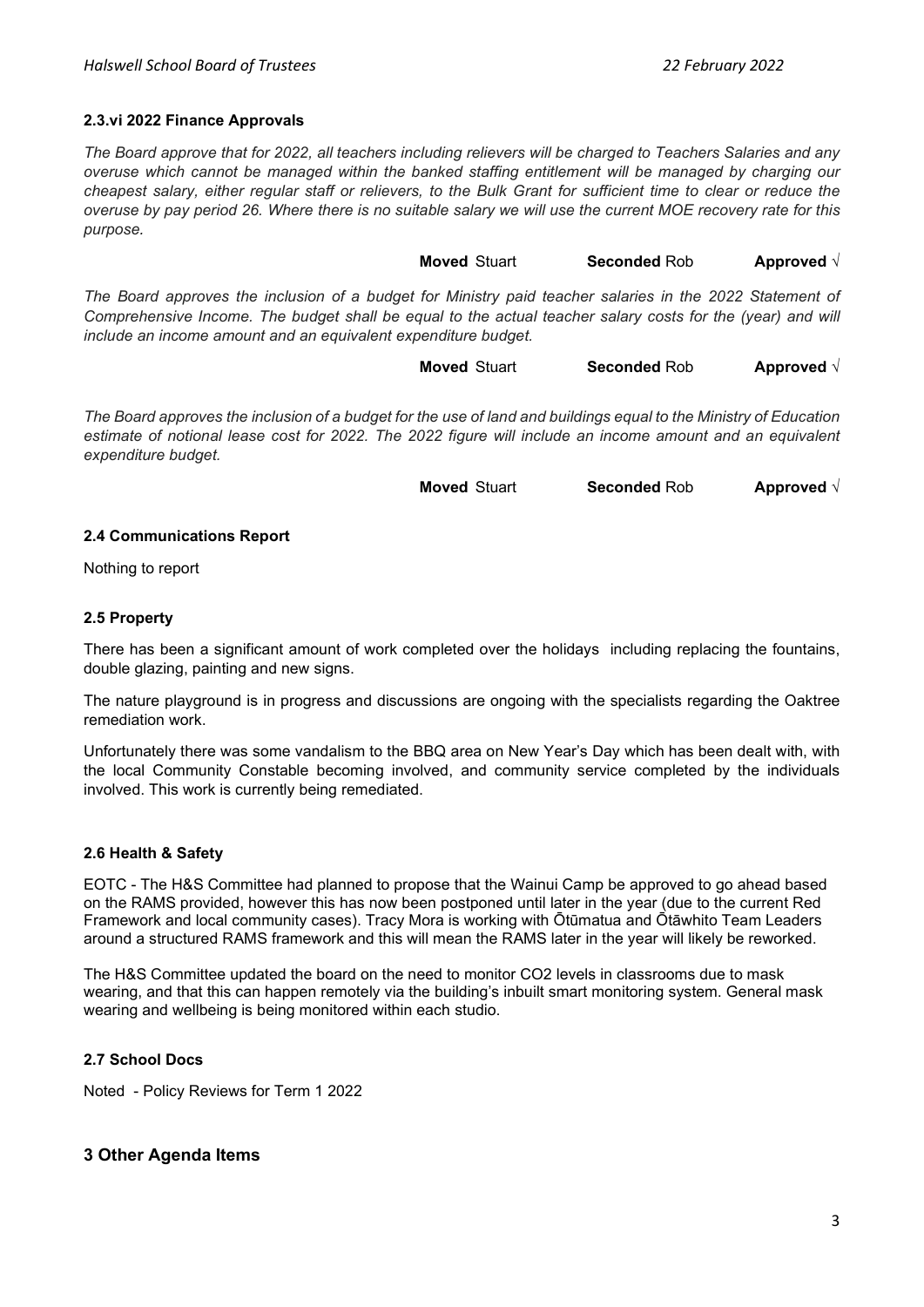# 3.1 Draft Strategic Plan 2022

The Draft Strategic Plan has been put together by the Principal and will be sent to the Ministry once feedback and Board input is incorporated. This has been adjusted with the new logo and slight alterations but no major changes for 2022. The Ōrongomai 2022 Target Report will be sent as part of the annual plan.

Board to review and approve 2022 Strategic Plan in March meeting.

Principal to add into collaboration folder on Board Drive

## 3.2 Resignation

The Board accepted the resignation of Giarne Harrison.

The Board will continue with the current members until the elections in September 2022.

## 5 Next meeting

## Upcoming Board Meeting Dates 2022:

- 17 May
- 21 June
- 26 July
- 16 August

Meeting closed: 8.00pm

This CONFIRMED \_\_\_\_\_\_\_\_\_\_\_\_\_ \_\_\_\_\_\_\_\_\_\_\_\_\_\_\_\_\_\_ 23 March 2022

**CHAIRPERSON**